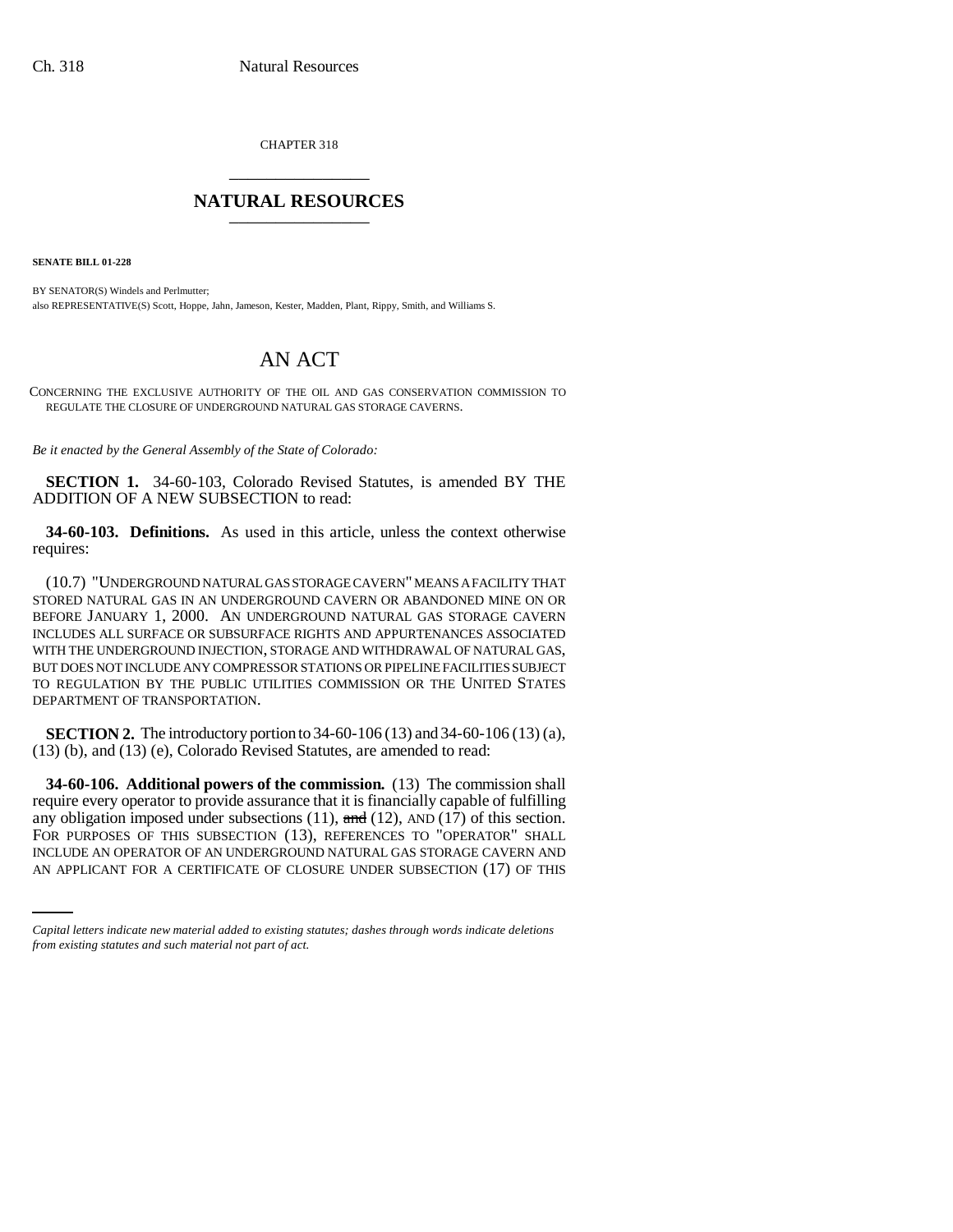SECTION. In complying with this requirement, an operator may submit for commission approval, without limitation, one or more of the following:

(a) A guarantee of performance where the operator can demonstrate to the commission's satisfaction that it has sufficient net worth to guarantee performance of any obligation imposed by rule under subsections  $(11)$ , and  $(12)$ , AND  $(17)$  of this section. Such guarantee and demonstration of net worth shall be annually reviewed by the commission.

(b) A certificate of general liability insurance in a form acceptable to the commission which names the state as an additional insured and which covers occurrences during the policy period of a nature relevant to an obligation imposed by rule under subsections  $(11)$ , and  $(12)$ , AND  $(17)$  of this section;

(e) An escrow account or sinking fund dedicated to the performance of any obligation imposed by rule under subsections  $(11)$ , and  $(12)$ , AND  $(17)$  of this section;

**SECTION 3.** 34-60-106, Colorado Revised Statutes, is amended BY THE ADDITION OF A NEW SUBSECTION to read:

**34-60-106. Additional powers of the commission.** (17) (a) THE COMMISSION HAS EXCLUSIVE AUTHORITY TO REGULATE THE PUBLIC HEALTH, SAFETY, AND WELFARE ASPECTS, INCLUDING PROTECTION OF THE ENVIRONMENT, OF THE TERMINATION OF OPERATIONS AND PERMANENT CLOSURE, REFERRED TO IN THIS SUBSECTION COLLECTIVELY AS "CLOSURE", OF AN UNDERGROUND NATURAL GAS STORAGE CAVERN.

(b) NO UNDERGROUND NATURAL GAS STORAGE CAVERN MAY BE CLOSED UNLESS THE OPERATOR HAS SECURED A CERTIFICATE OF CLOSURE FROM THE COMMISSION. THE COMMISSION SHALL ISSUE A CERTIFICATE OF CLOSURE IF THE APPLICANT DEMONSTRATES THAT ITS CLOSURE PLAN PROTECTS PUBLIC HEALTH, SAFETY, AND WELFARE, INCLUDING PROTECTION OF THE ENVIRONMENT.

(c) BEFORE SUBMITTING ITS APPLICATION, AN APPLICANT FOR A CERTIFICATE OF CLOSURE MUST, TO THE EXTENT SUCH OWNERS ARE REASONABLY IDENTIFIABLE FROM PUBLIC RECORDS, NOTIFY ALL OWNERS OF PROPERTY, BOTH SURFACE AND SUBSURFACE, OCCUPIED BY AND IMMEDIATELY ADJACENT TO THE UNDERGROUND NATURAL GAS STORAGE CAVERN OF THE APPLICANT'S INTENT TO SUBMIT A CLOSURE PLAN. "IMMEDIATELY ADJACENT TO" MEANS CONTIGUOUS TO THE BOUNDARIES OF THE UNDERGROUND NATURAL GAS STORAGE CAVERN. THE NOTICE SHALL ADVISE THE OWNERS OF A LOCATION WHERE A FULL COPY OF THE CLOSURE PLAN MAY BE INSPECTED, THAT WRITTEN COMMENTS MAY BE SUBMITTED TO THE COMMISSION, AND THAT THEY MAY PARTICIPATE IN THE PUBLIC HEARING REQUIRED BY THIS SUBSECTION (17). THE APPLICANT SHALL NOTIFY THE OWNERS OF THE DATE, TIME, AND PLACE OF THE PUBLIC HEARING. CONTEMPORANEOUSLY WITH NOTIFYING THE OWNERS, THE APPLICANT SHALL SEND A COPY OF THE NOTICE TO REGISTERED HOMEOWNERS' ASSOCIATIONS THAT HAVE SUBMITTED A WRITTEN REQUEST FOR SUCH NOTICE PRIOR TO THE FILING OF THE APPLICATION WITH THE COMMISSION AND THE BOARD OF COUNTY COMMISSIONERS IN THE COUNTY WHERE THE UNDERGROUND NATURAL GAS STORAGE CAVERN IS LOCATED.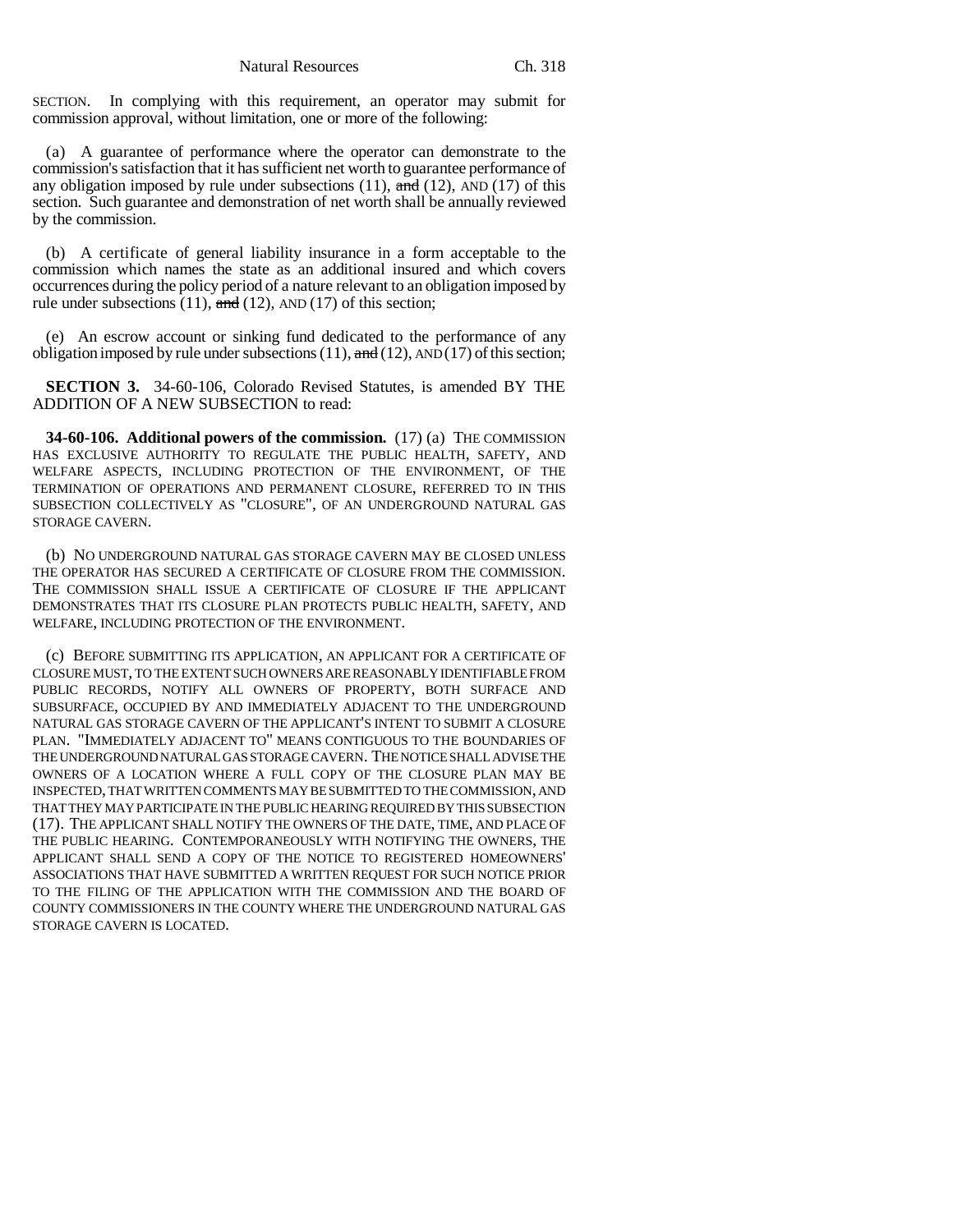## Ch. 318 Natural Resources

(d) THE COMMISSION SHALL PROVIDE THE PUBLIC WITH NOTICE AND AN OPPORTUNITY TO COMMENT ON AN APPLICATION FILED UNDER THIS SUBSECTION (17) FOR A CERTIFICATE OF CLOSURE PURSUANT TO THE PROCEDURES SET FORTH IN SECTION 34-60-108 (7). THE APPLICANT SHALL ATTEND THE PUBLIC HEARING AND SHALL BE AVAILABLE AT OTHER REASONABLE TIMES AS THE DIRECTOR MAY REQUEST TO RESPOND TO COMMENTS AND QUESTIONS.

(e) THE DIRECTOR MAY CONSULT WITH OTHER STATE AGENCIES POSSESSING EXPERTISE IN MATTERS RELATED TO CLOSURE OF UNDERGROUND NATURAL GAS STORAGE CAVERNS IN THE AREAS OF THE JURISDICTION OF SUCH AGENCIES, INCLUDING, BUT NOT LIMITED TO, SAFETY, ENVIRONMENTAL PROTECTION, PUBLIC HEALTH, WATER RESOURCES, AND GEOLOGY. AGENCIES CONSULTED UNDER THIS SUBSECTION (17) MAY INCLUDE, BUT ARE NOT LIMITED TO, THE PUBLIC UTILITIES COMMISSION, THE DIVISION OF MINERALS AND GEOLOGY, THE COLORADO GEOLOGICAL SURVEY, THE DIVISION OF WATER RESOURCES, AND THE DEPARTMENT OF PUBLIC HEALTH AND ENVIRONMENT. ANY AGENCY CONSULTED SHALL PROVIDE ADVICE AND ASSISTANCE WITH RESPECT TO MATTERS WITHIN ITS EXPERTISE.

(f) THE COMMISSION MAY ATTACH CONDITIONS TO ITS CERTIFICATE OF CLOSURE, INCLUDING REQUIRING REASONABLE RECOVERY OF RESIDUAL NATURAL GAS, IF THE COMMISSION DETERMINES THAT SUCH CONDITIONS ARE TECHNICALLY FEASIBLE AND NECESSARY TO ENSURE COMPLIANCE WITH THE REQUIREMENTS OF THIS SUBSECTION (17), TAKING INTO CONSIDERATION COST-EFFECTIVENESS. IF THE CLOSURE APPLICATION REQUIRES THE ABANDONMENT OF WELLS AND RECLAMATION OF WELL SITES ASSOCIATED WITH THE UNDERGROUND NATURAL GAS STORAGE CAVERN, THE COMMISSION SHALL ATTACH CONDITIONS TO ITS CERTIFICATE OF CLOSURE REQUIRING THAT SUCH WELL ABANDONMENT AND RECLAMATION OCCUR IN A MANNER CONSISTENT WITH APPLICABLE COMMISSION RULES.

(g) THE COMMISSION MAY, SUBJECT TO THE LIMITATIONS CONTAINED IN PARAGRAPH (f) OF THIS SUBSECTION (17), ATTACH CONDITIONS TO ITS CERTIFICATE OF CLOSURE REQUIRING:

(I) REASONABLE POST-CLOSURE MONITORING AND SITE SECURITY AT A CLOSED UNDERGROUND NATURAL GAS STORAGE CAVERN; AND

(II) THAT THE APPLICANT FOR THE CERTIFICATE OF CLOSURE WILL PERFORM POST-CLOSURE CORRECTIVE ACTIONS CONSISTENT WITH THIS SUBSECTION (17), INCLUDING, BUT NOT LIMITED TO, THE LIMITATIONS CONTAINED IN PARAGRAPH (f) OF THIS SUBSECTION (17) IF ANY SUCH POST-CLOSURE MONITORING ESTABLISHES THAT THE CLOSURE DOES NOT PROTECT PUBLIC HEALTH, SAFETY, OR WELFARE, INCLUDING PROTECTION OF THE ENVIRONMENT.

(h) THE COMMISSION SHALL REQUIRE THAT THE APPLICANT FOR A CERTIFICATE OF CLOSURE PROVIDE REASONABLE ASSURANCE THAT IT IS FINANCIALLY CAPABLE OF FULFILLING ANY OBLIGATION IMPOSED UNDER THIS SUBSECTION (17) INCLUDING, BUT NOT LIMITED TO, POST-CLOSURE CORRECTIVE ACTION REQUIRED BY PARAGRAPH (g) OF THIS SUBSECTION (17), IN ACCORDANCE WITH SUBSECTION (13) OF THIS SECTION.

(i) THE APPLICANT FOR A CERTIFICATE OF CLOSURE UNDER THIS SUBSECTION (17) SHALL REIMBURSE THE COMMISSION'S REASONABLE AND NECESSARY COSTS OF